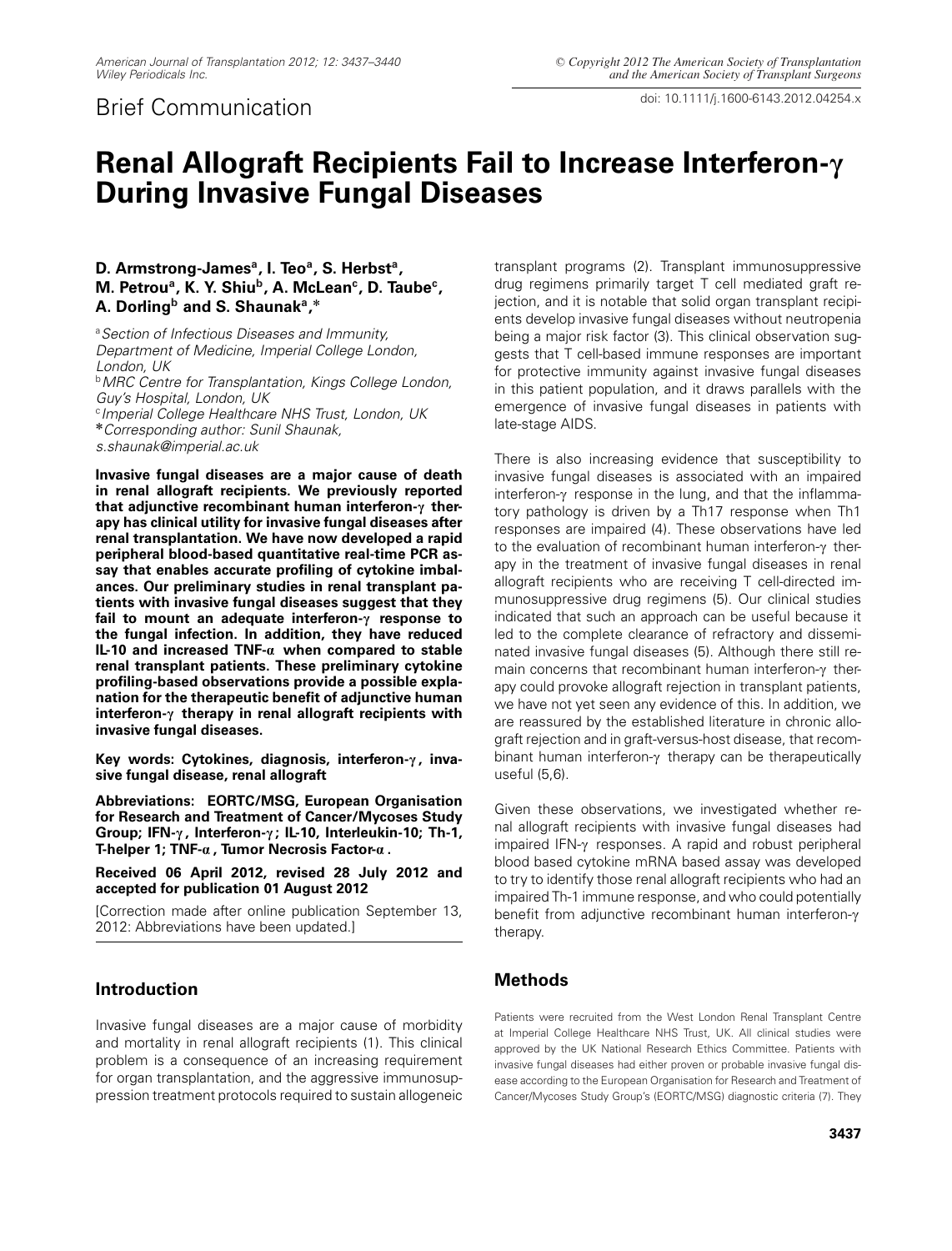were compared with stable renal transplant recipients who were matched for age, time from transplantation and cytomegalovirus status.

For patients with invasive fungal diseases, blood was sampled at the time of diagnosis of their fungal infection and before adjunctive recombinant human interferon- $\gamma$  therapy. For stable renal allograft recipients, blood was sampled during routine clinic follow-up visits. Twenty milliliters of blood was collected and peripheral blood mononuclear cells separated by Ficoll–Paque. They were washed twice with phosphate-buffered saline and resuspended in RPMI 1640 supplemented with 200 IU/mL penicillin–streptomycin and 10% v/v autologous plasma. Cells were then adhered to 48 well plastic tissue culture plates and incubated at 37℃ in 5% CO<sub>2</sub>. After 3 h, they were recovered, lysed in TRIzol $^{\text{\textregistered}}$  (Invitrogen, Paisley, Scotland) and the RNA isolated. RNA was reverse transcribed to cDNA after removal of genomic DNA with the Quantitect Reverse Transcription Kit (Qiagen, Crawley, England) according to the manufacturer's instructions.

Gene expression was quantified by quantitative real-time PCR assay and normalized against hypoxanthine-guanine phosphoribosyltransferase (HPRT) using a gene plasmid standard as previously described (8,9). The following intron-spanning primer pair sequences were used.

| IFN- $\gamma$ | (f) | AAACGAGATGACTTCGAAAAGCTGA         |
|---------------|-----|-----------------------------------|
| $IFN-\gamma$  | (r) | <b>CTTCGACCTCGAAACAGCATCTGACT</b> |
| $IL-10$       | (f) | CTGAGAACCAAGACCCAGACATC           |
| $IL-10$       | (r) | CACGGCCTTGCTCTTGTTT               |
| TNF- $\alpha$ | (f) | AGGCGGTGCTTGTTCCTCA               |
| $TNF-\alpha$  | (r) | GTTCGAGAAGATGATCTGACTGCC          |
| <b>HPRT</b>   | (f) | GCTCGAGATGTGATGAAGGAG             |
| <b>HPRT</b>   | (r) | <b>TCCCCTGTTGACTGGTCATT</b>       |

All data was analyzed using GraphPad Prism software and a Mann–Whitney test. Results shown as mean ± SEM.

## **Results**

Ten renal allograft recipients with proven or probable invasive fungal diseases were studied over a 5-year period. They were from a cohort of 850 renal allograft recipients. The invasive fungal disease group included three patients with invasive aspergillosis, three patients with disseminated phaeohyphomycosis, two patients with proven candidemia (by culture) and radiological evidence of hepatosplenic candidiasis, one patient with disseminated histoplasmosis and one patient with pulmonary mucormycosis.

Their time from transplantation was  $1178 \pm 464$  days. Four patients were receiving MMF in addition to tacrolimus and prednisolone. No patient had been neutropenic in the 3 months before their diagnosis with an invasive fungal disease. Their median absolute lymphocyte count in the month before the invasive fungal disease was 0.75  $\pm$  $0.32 \times 10^9$  /L. Eight of the 10 patients were CMV IgG positive, one patient had a coexisiting BK nephropathy and one patient had a concurrent *Citrobacter freundi* isolated from the lung: this was the patient with pulmonary mucormycosis. There were no other concomitant bacterial of We first established baseline cytokine levels in 10 healthy volunteers which were as follows: IFN- $\gamma$  = 30 500  $\pm$ 12 500 copies/10<sup>5</sup> HPRT; IL-10 = 27 500 ± 7800 copies/10<sup>5</sup> HPRT and TNF- $\alpha$  = 780 000  $\pm$  245 000 copies/10<sup>5</sup> HPRT. We then established cytokine levels in the 15 stable transplants (Figure 1). As expected,  $IFN-\gamma$  was much lower in stable transplants than in healthy controls (p *<* 0.001). IL-10 was much higher in stable transplants than in healthy controls ( $p < 0.001$ ). TNF- $\alpha$  was not significantly different between stable transplants and healthy controls.

We then compared stable renal allograft recipients with renal allograft recipients who had developed an invasive fungal disease. Surprisingly, patients with invasive fungal diseases were unable to mount an incremental IFN- $\gamma$  response (Figure 1A). There was no relationship between IFN- $\gamma$  levels and lymphocyte counts or tacrolimus trough levels at the time of sampling. IL-10 was reduced fivefold in patients with invasive fungal diseases as compared to stable renal allograft recipients (Figure 1B). There was no effect of time from transplantation or tacrolimus level on IL-10 levels. TNF- $\alpha$  was increased 10-fold in patients with invasive fungal diseases as compared to stable renal allograft recipients (Figure 1C).

## **Discussion**

We report preliminary results of the use of a rapid and reproducible bioassay for the accurate measurement of three important cytokines in the peripheral blood of renal allograft recipients. Surprisingly, renal allograft recipients (whose IFN- $\gamma$  is usually low) were unable to mount an IFN- $\gamma$  response when they developed an invasive fungal disease. As IFN- $\gamma$  has been clearly shown to be a major cytokine for protective immunity against fungi (10), our preliminary observations suggest that this bioassay could be used prospectively to both define and support the use of adjunctive human interferon- $\gamma$  therapy in invasive fungal diseases (5). The additional observation of reduced IL-10 and increased TNF- $\alpha$  requires further study in future studies.

The failure to mount an adequate endogenous  $IFN-\gamma$  response could be the key functional host immune defect that predisposes renal allograft recipients to invasive fungal diseases. This appears to be independent of the

**3438** *American Journal of Transplantation* 2012; 12: 3437–3440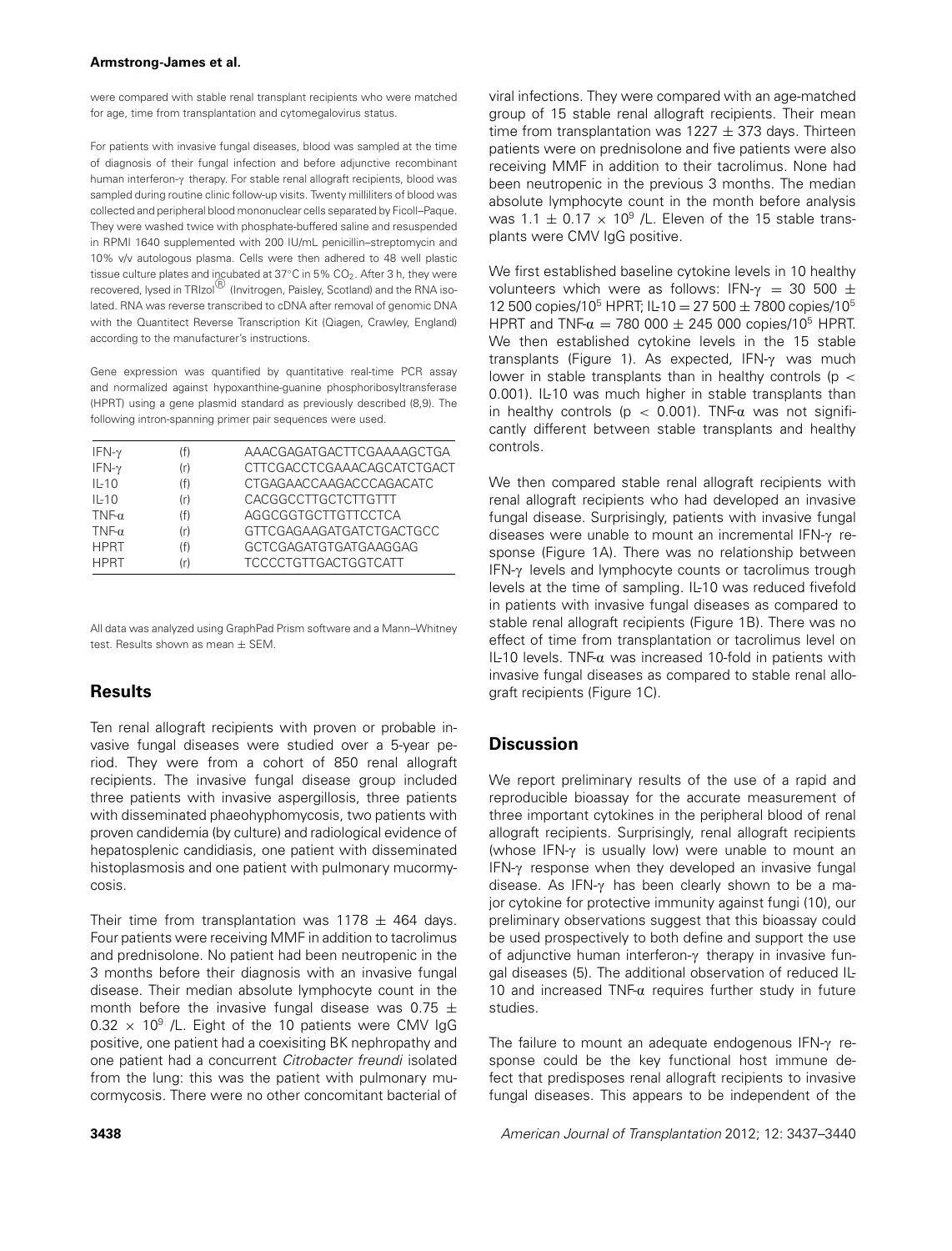

**Figure 1: Cytokine profiling in renal allograft recipients with invasive fungal diseases.** Peripheral blood mononuclear cell cytokine mRNA expression is shown for: (A) IFN- $\gamma$ , (B) IL-10, (C) TNF- $\alpha$  in stable renal allograft recipients (n = 15) compared to renal allograft recipients with invasive fungal diseases ( $n = 10$ ). Data shown as mean  $\pm$  SEM. K- thousand; M- million. Note that p values determined using a two-tailed Mann–Whitney test.

fungal infection as both stable renal allograft recipients and those with invasive fungal diseases have low levels of IFN- $\gamma$  expression. Our ongoing studies in a new mouse model of invasive aspergillosis with tacrolimus-induced immunosuppression leads us to speculate that the transplant immunosuppressive drugs could be responsible for this  $IFN-\gamma$ anergy (paper submitted). Calcineurin inhibitors are known to be inhibitors of T cell-dependent  $IFN-\gamma$  production (11). However, the clinical observation that only a minority of stable renal allograft recipients develop these serious fungal diseases suggests that additional, and as yet undefined, factors also play a part.

Our patient based observations also raise the intriguing possibility that the reduction in IL-10 in invasive fungal diseases was the consequence of sustained calcineurin mediated inhibition of innate immune responses to fungal pathogens. IL-10 expression in response to activation of the fungal pattern recognition receptor Dectin-1 is under the control of the calcineurin pathway (12,13). Furthermore, the reduction in IL-10 expression and the increase in TNF- $\alpha$  expression seen in renal allograft recipients with invasive fungal diseases is consistent with TLR-dependent macrophage activation (14). The secretion of IL-10 by alternatively activated macrophages has also been shown to be an important early host defense mechanism against invasive fungal diseases (13). There is also an association between transplant tolerance and high circulating levels of IL-10, albeit with high levels of IFN- $\gamma$  in the early posttransplantation period (15,16). IL-10 polymorphisms are a major determinant of IL-10 expression in man: (a) they influence diseases from graft-versus-host-disease to systemic lupus erythematosus (17); (b) lead to an association between IL-10 promoter polymorphisms and susceptibility to aspergillosis in stem cell transplantation (18); and (c) promoter polymorphisms impair IL-10 production in chronic pulmonary aspergillosis (19). It is therefore possible that our observations reflect IL-10 polymorphism driven differences in IL-10 expression, and that this increases susceptibility to invasive fungal diseases in renal allograft recipients. Further sequencing based studies will be required to determine this.

*American Journal of Transplantation* 2012; 12: 3437–3440 **3439**

Although there is recent interest in defining the *Aspergillus*-specific T cell response in patients at risk of invasive aspergillosis, our intention was to develop a simple, rapid, robust and quantitative assay for peripheral blood mononuclear cell cytokine expression that might be clinically useful (20). Importantly, the approach described does not require pathogen-specific reagents. Our preliminary findings suggest that renal allograft recipients with invasive fungal diseases could have an impaired Th-1 immune response, and that this can be corrected by a short course of adjunctive human interferon- $\gamma$  therapy.

#### **Acknowledgment**

This work was supported by an MRC Clinician Scientist Award to D.A.J., a Hammersmith Trustees award to D.A.J., S.S. and A.D., a Williams Trust Fund award to S.S. and a Hammersmith's Biomedical Research Center grant to S.S.

#### **Disclosure**

The authors of this manuscript have no conflicts of interest to disclose as described by the *American Journal of Transplantation.*

#### **References**

- 1. Pappas PG, Alexander BD, Andes DR, et al. Invasive fungal infections among organ transplant recipients: results of the Transplant-Associated Infection Surveillance Network (TRANSNET). Clin Infect Dis 2010; 50: 1101–1111.
- 2. Pomfret EA, Sung RS, Allan J, Kinkhabwala M, Melancon JK, Roberts JP. Solving the organ shortage crisis: the 7th annual American Society of Transplant Surgeons' State-of-the-Art Winter Symposium. Am J Transplant 2008; 8: 745–752.
- 3. Baddley JW, Andes DR, Marr KA, et al. Factors associated with mortality in transplant patients with invasive aspergillosis. Clin Infect Dis 2010; 50: 1559–1567.
- 4. Armstrong-James DP, Turnbull SA, Teo I, et al. Impaired interferon-gamma responses, increased interleukin-17